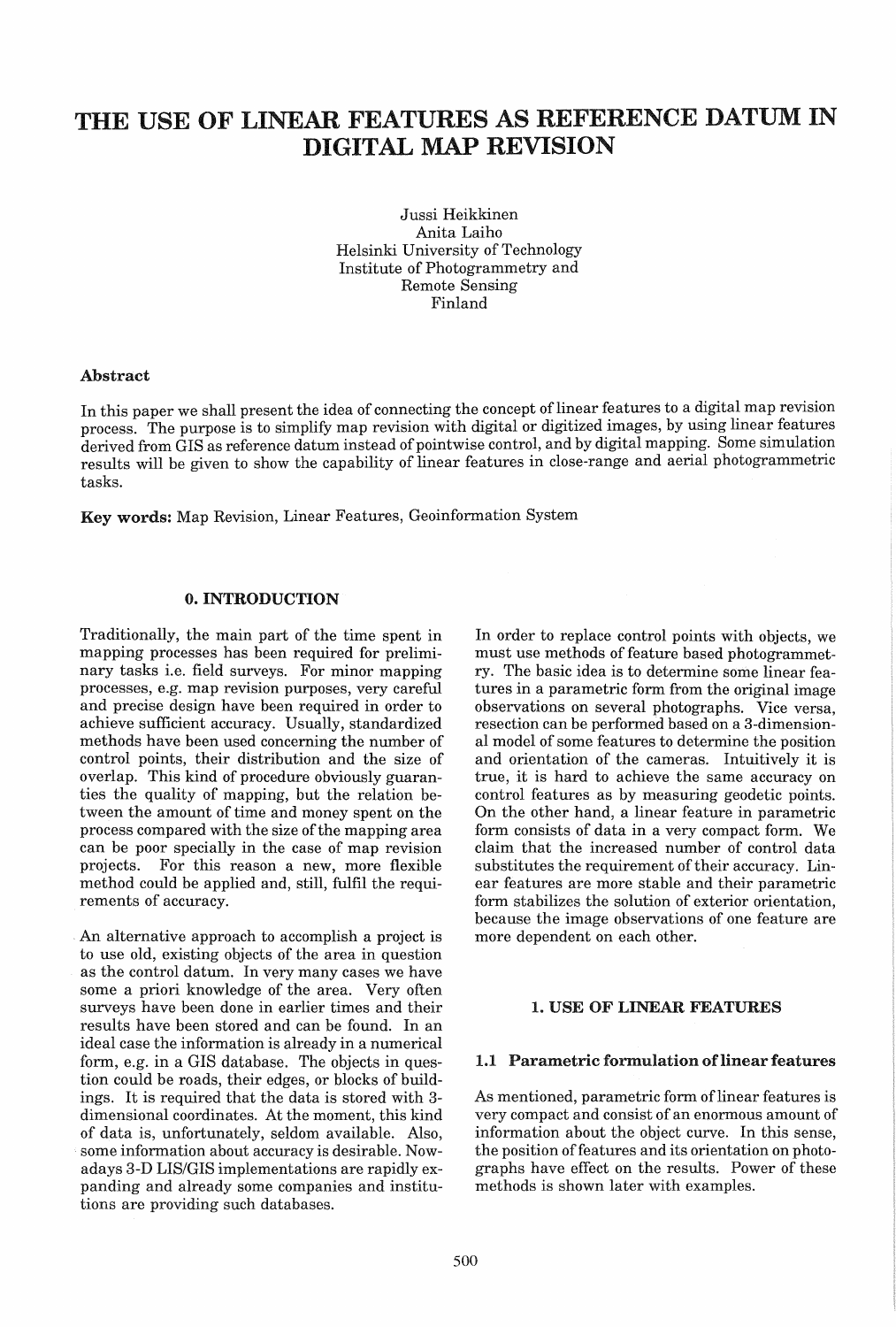For photogrammetric applications the most common types of linear features are space line, circle, ellipse, parabola, hyperbola, and parametric 3D spline. They all include different number of parameters in a parametric form of presentation. Also, in order to determine object features implicitly, every type of feature has at least one constraint specifying the parametric formula. Every different type of linear feature has a unique formulation of a photogrammetric relation.

In this chapter we shall give a short overview of the presentation of linear features and their photogrammetric treatment as by David Mulawa /Mula89/, /MuMi88/.

Let us think about some three dimensional curve. Trace of the curve consists certain set of points  $P_i$ .

$$
F_i: \{P_i\} \tag{1}
$$

In the parametric formulation we can find a common set of parameters  $u_i$  on which all points of curve are dependent. The general formulation of parametric presentation can be given as,

$$
P_i = P(u_i) = \begin{bmatrix} x(u_i) \\ y(u_i) \\ z(u_i) \end{bmatrix}
$$
 (2)

<sup>U</sup>*t* : *set of parameters connected with feature specified* by *index* i

In the case of space line, the set of parameters consists of six elements:  $\{C_x, C_y, C_z, \beta_x, \beta_y, \beta_z\}$ . These parameters are denoting the elements of two vectors. The first vector is so-called reference point and can be any point on the line. The second one is pointing the direction of the line in space. It is true that any two different points of the line specify a line implicitly in a three dimensional space. The lack of implicity in this kind of presentations means we can form an infinite number of presentation for the same line. To discard such a multiple determination, we have to agree on some regulations for the selection of the reference point and the direction vector, which can be the nearest point of the line from the origin. In other words, the vectors  $\vec{c}$  and  $\vec{\beta}$  are perpendicular to each other. To define the direction vector as unique it can be supposed to be a normal vector.

$$
\begin{cases}\n\vec{C}\cdot\vec{\beta} = 0\\ \n\vec{\beta}\cdot\vec{\beta} = 1\n\end{cases}
$$
\n(3)

This kind of formulation determines the line implicitly, but quite often an additional parameter *t* is used in the presentation specifying a certain point on the line. This kind of specification is utilized in the photogrammetric treatment of lines based on the collinearity condition. The parametric presentation of a line is depicted in Figure (1).



Figure 1 Parametric presentation of line.

The formulations of other feature types are based on same kind of approach. Vector algebra is playing a very important role in these formulations as in the equations presenting the photogrammetric relations.

#### 1.2 Photogrammetric treatment of linear features

The intersection of linear features from several images is regarded as three dimensional form fitting, which requires the dependencies of image observations and parameters of the feature to be solved. With resection we have the same requirement. The photogrammetric relations can be divided into two categories: parametric and implicit relations. The first uses an additional parameter pointing position of the point along feature. The second only presents the implicit relation between the observations and the parameter set.

In the case of a space line, the parametric relation is built on the collinearity condition. This relation can be written by including the parametric formulation of the object feature point in an equation,

$$
x = -c \frac{m_{11}(X(t) - X_0) + m_{12}(Y(t) - Y_0) + m_{13}(Z(t) - Z_0)}{m_{31}(X(t) - X_0) + m_{32}(Y(t) - Y_0) + m_{33}(Z(t) - Z_0)}
$$
\n
$$
y = -c \frac{m_{21}(X(t) - X_0) + m_{22}(Y(t) - Y_0) + m_{23}(Z(t) - Z_0)}{m_{21}(X(t) - X_0) + m_{22}(Y(t) - Y_0) + m_{23}(Z(t) - Z_0)}
$$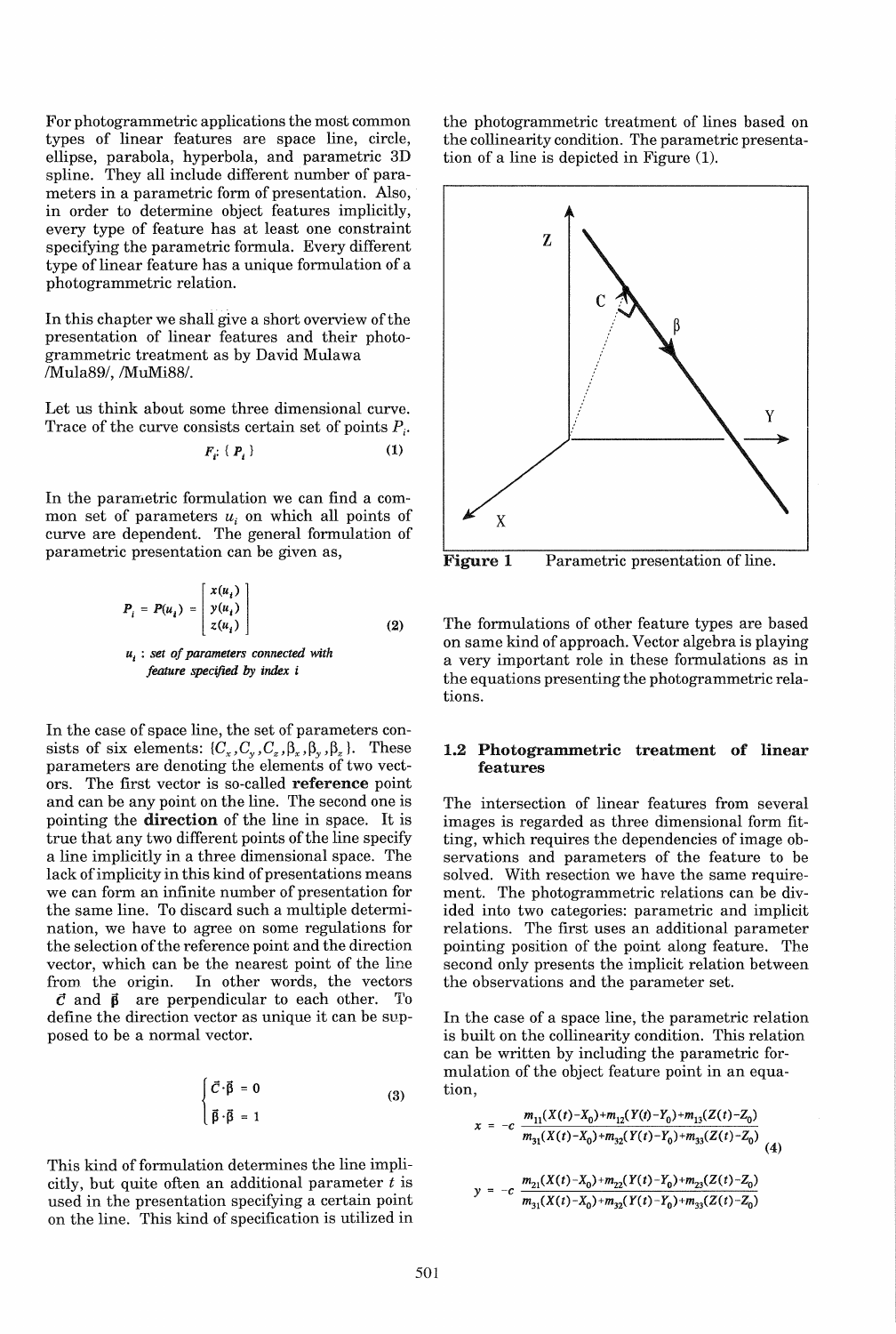or by using the collinearity equation consisting of object point coordinates and constraining them to be dependent on the parameter of the curve *t.* 

$$
x = -c \frac{m_{11}(X - X_0) + m_{12}(Y - Y_0) + m_{13}(Z - Z_0)}{m_{31}(X - X_0) + m_{32}(Y - Y_0) + m_{33}(Z - Z_0)}
$$
(5)  

$$
y = -c \frac{m_{21}(X - X_0) + m_{22}(Y - Y_0) + m_{23}(Z - Z_0)}{m_{31}(X - X_0) + m_{32}(Y - Y_0) + m_{33}(Z - Z_0)}
$$
  

$$
\left\{ X = X(t) \right\}
$$

$$
Y = Y(t) \tag{6}
$$
  

$$
Z = Z(t)
$$

The photogrammetric relation is illustrated in Figure (2).



Figure 2 Photogrammetric relation of line established by parametric equation.

Another way to establish the photogrammetric relation is to form the implicit equation between the observation point and object parameters. This kind of approach includes both x- and y-observations in the same equation. The formulation tells us only the observation point is the image of one of the points of the whole set of feature points. There is no parameter expressing the position of the point. It gives us more redundancy in the determination with same size of observation sets.

With space lines an implicit equation is expressed by three vectors. The condition to be satisfied by these vectors is that they are coplanar, i.e. laying on the same plane. Vectors involved are the direction vector  $\vec{\beta}$ , the vector between the centre point of the line and the projection centre (L-C), and the image ray p. The relation can be expressed,

$$
|\overline{\rho} \overline{\beta} (\overline{C} - \overline{L})| = 0
$$
, where  
 $\overline{\rho}$ : direction vector of image ray in space  
 $\overline{\beta}$ : direction vector of the line

centre point of the line

*L* : *projection centre of the camera* 

(7)

The photogrammetric relation is depicted in Figure(3).



In this chapter we have dealt only with line feature type. For the other types of features same kind of approach can be used. More information about the construction of photogrammetric equations as well as about the procedure of estimation of linear features can be found in the works of David Mulawa and Edward M. Mikhail /MuMi88/.

#### 2. PROCEDURE OF A MAP REVISION PROCESS

Nowadays mapping processes in urban areas are accomplished in the same way as any other mapping process. Aerial photograph blocks have been designed with standard parameters; block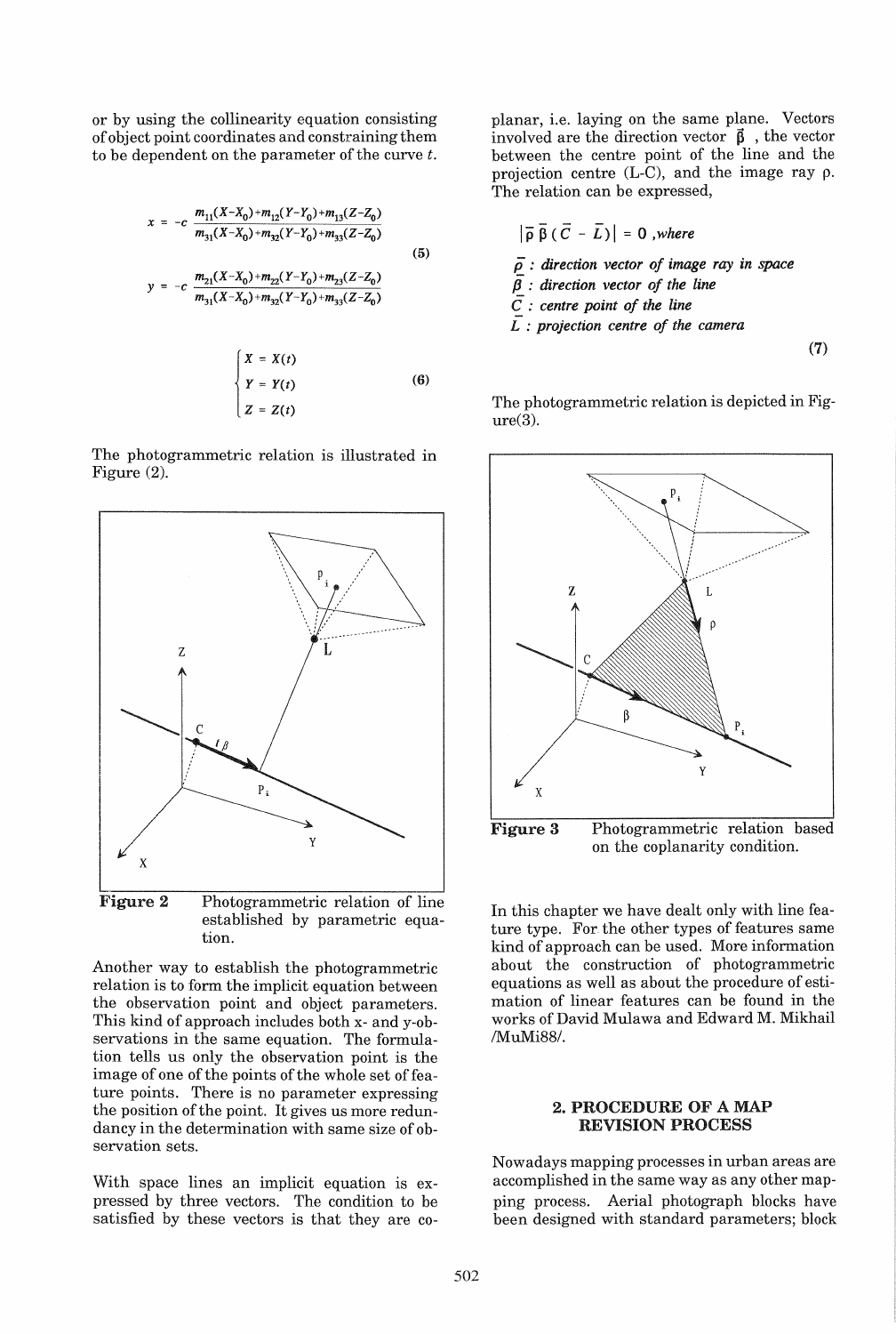consisting of at least two flight strips with sidelap of 20%-60% and endlap of 60%-80%. Also number of control points and their distribution is determined according to standards. This kind

of approach requires quite a lot of work and time especially in the case of map revision. The most time consuming phases are the field surveys and the targeting of the ground points (Figure 4.).



**Figure 4** The flow of a traditional mapping process.

In our procedure the standard methods of pointwise photogrammetry are not necessary. By using linear features we can deal with different types of images which is not typical with traditional methods. Also the use of images produced by different kind of sensors is possible. Actually, the problem with different exterior orientations of the satellite image rows, censored by row detectors, can be handled with the use of linear features.

Because we are not using targeted ground points as the control datum but the existing features of area in question, geodetic measurements on field are not needed. This approach depends on the assumption of having a priori knowledge of the mapping area. The numerical information of object coordinates can be stored in any kind of database. The only requirement is that coordinates are stored with some logic. In our application we are using a GIS/LIS-system as a storage device. The system we are using, ARC/INFO, does not support 3D objects, so the third coordinate is handled as an attribute information. For data acquisition we are using routines provided by the system. Perhaps the severest drawback in this method is that information about the accuracy of object coordinates is rarely available.

When all suitable object curves have been found, their images on photographs have to be found. The criteria of suitability is not very implicit. It

can be based on the criteria of accuracy as well as the position and orientation of curves respect to the area of the photograph. Anyhow, it will, at least partly, be dealt in a heuristic manner. From 3D point coordinates of curves the parameters of linear features will be constructed. At this stage some estimates for the accuracy of parameters can be received. As we know the image of a linear feature is also a curve in a two dimensional photograph. In some case, image of a line could be a point, but that is very rare. With analog photographs observations can be done in the same way as it has been done before with analytical plotters. To find the curves from digital photographs we can use two different approaches. First, we can try to fit some 2D splines into the image and estimate visually when a curve fits in with a trace of the feature. In many graphic libraries there are many different drawing types of curves available. Another approach is to imply edge detection methods to find the location of edgels according to the grey level values and link them to a whole curve. The latter approach is more accurate, but because it is based on automatic algorithms some robust estimation techniques should be implied. To develop this kind of system will probably take many years.

The next problem is to find the correspondence between the object features and their images on photographs. A manual procedure with an operator pointing out the correct images of the features on images is perhaps most reliable at the moment. For this purpose several LIS/GIS-sys-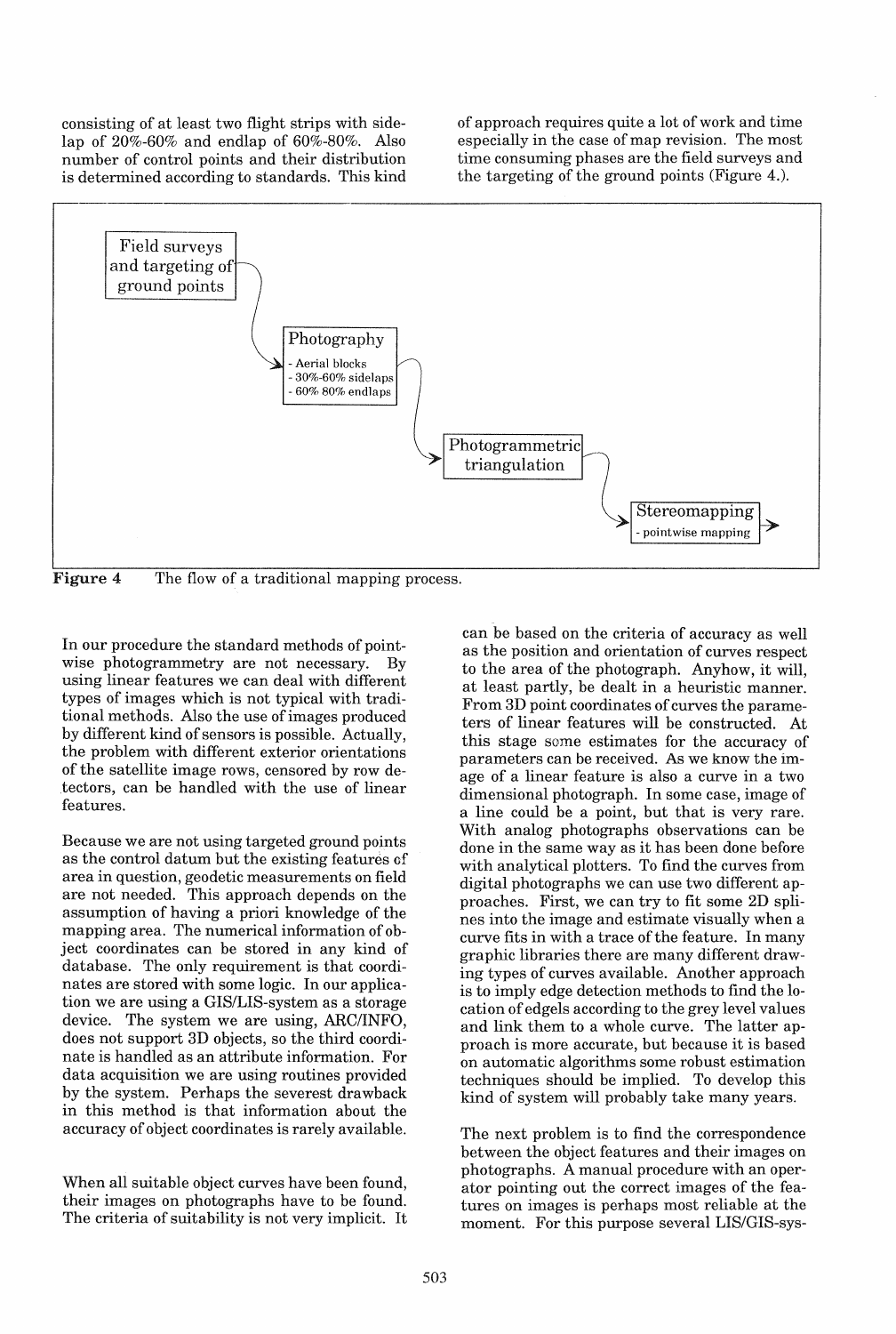tems provide some kind of projective monitoring routines based on initial values of the exterior orientation. Automatic algorithms, too, have been developed for same tasks. Those algorithms are mainly designed for traditional, pointwise methods. Finding the "suitable" features and their images on photographs leads to the determination of exterior orientation of photographs in question. Performing a photogrammetric triangulation is possible as well, but as it is based on the idea of block adjustment, it may be too rigid in small map revision projects.

As the final goal is to produce a map or to import data for some planning projects, we have to find the difference between the existing data in the database and the new data determined by the intersections performed on several photographs. For this we need to find the corresponding images of each feature on different photographs. The same requirement is valid when constructing stereo models for mapping in stereo mode. Algorithms for this task have been widely designed, but only for finding homogenous points on several photographs, and we need to use robust methods in same sense as in edge detection.

At first, our aim is to employ a manual approach to overcome the problems mentioned earlier. In second stage automatic methods will be implemented, if manual methods prove the capability of this procedure in mapping projects, as we believe. The flow of the process is described in Figure 5.



Figure 5 A new approach on a mapping process using feature based methods.

# 3. CAPABILITY OF LINEAR FEATURES

At the Helsinki University of Technology some tests have been made to find the capability of the use of linear features in photogrammetric tasks. All tests have been accomplished with simulated data. The means of the accuracy are theoretical and show only the magnitude. Tests have been done mainly for space lines, circles and parametric splines.

The capability of features in case of intersection has been the top interest. Some research about the exterior orientation with linear features have also been done with few feature types. Variables in the tests have been the number of points included in computation, position of the feature on a photograph, and the orientation respect to the datum.

In case of close-range photogrammetry and mapping simulated tests with line features have been accomplished. In the mapping example only one line feature was determined. In the test photographs were added into computation one by one and at the same time the number of observations was also increasing. The block of aerial photography had three flight strips consisting of three images each. So, the maximum number of images was nine and the maximum number of observation points obtained was 63; 11 points of the photographs in middle flight strip and 5 of the other two strips.

The results are presented in average standard, error ellipsoids. The ellipsoids are supposed to construct a probability tube around the trace of the curve. Additionally, all figures are scaled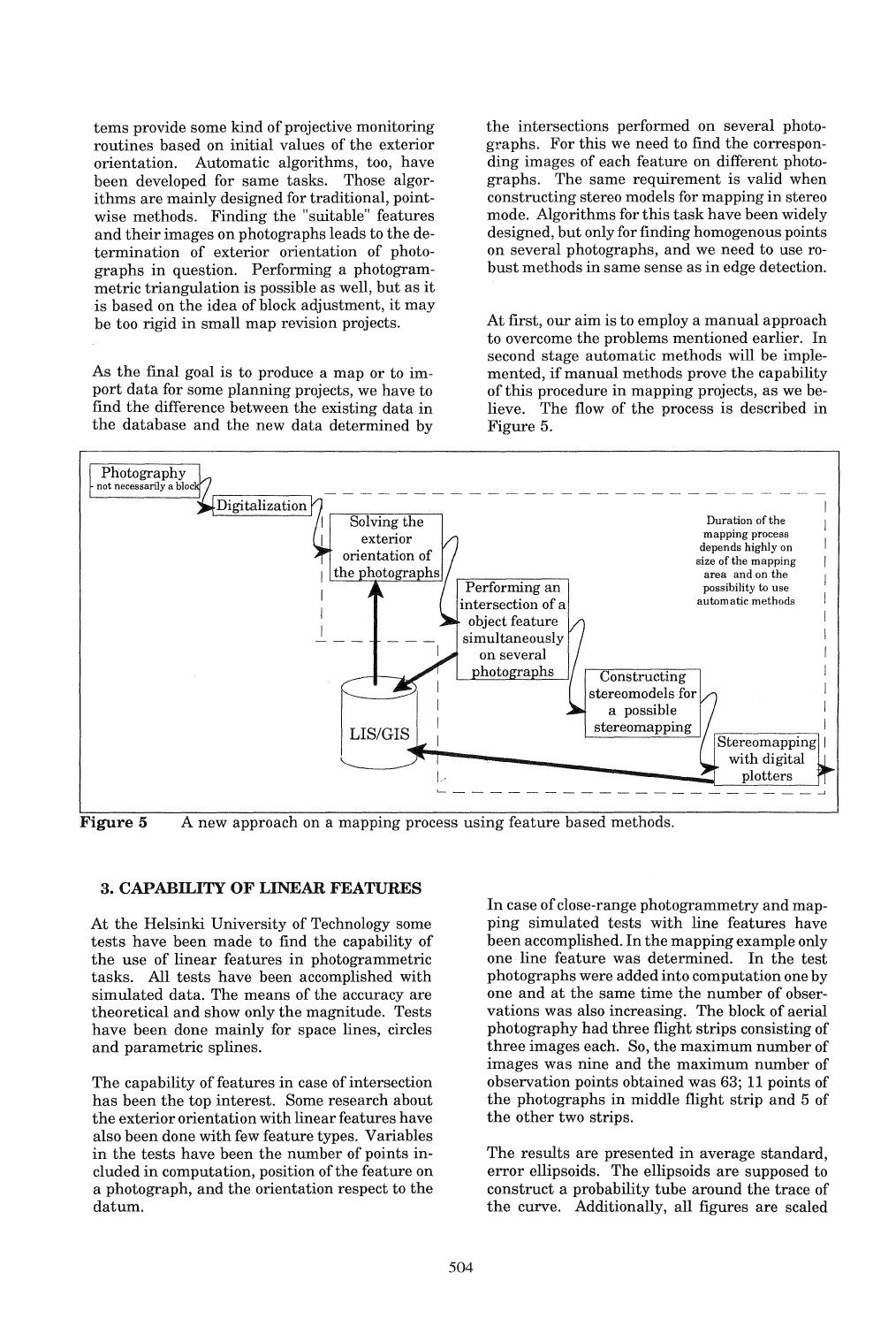into the image space. This means the results are independent on the circumstances of the photography.

To get the numbers of accuracy of a specific configuration, you have to multiply the results by a scaling factor  $s=(h/c)\sigma$ , where h denotes approximate object distance from the camera and c is the camera constant.  $\sigma$  is the estimated noise level on images. The results of the test previ-0usly mentioned are depicted in Table 1.

| Photos                                                                                                           | 2 3 | 4 5 | 678 |  |
|------------------------------------------------------------------------------------------------------------------|-----|-----|-----|--|
| Axis 1 1.006 0.513 0.513 0.513 0.475 0.438 0.402 0.368<br>Axis 2 0.296 0.254 0.237 0.221 0.209 0.201 0.190 0.182 |     |     |     |  |



Same kind of tests were employed for circles. In this case we tried to find out if the accuracy gets better with an increased number of observations. Another interesting factor was to see, how the size and the shape of the average ellipse changed when the object circle was tilted. The results are presented in Figures 6 and 7.



Figure 6 The accuracy of intersection respect to the number of observations. Circle feature. /Heik92/

Results are quite promising, but we have to keep in mind no 'errors were assumed in the orientation parameters of the photographs.

To get some knowledge of accuracy of the exterior orientation, some tests were designed. The determination of exterior orientation parameters was accomplished both with pointwise and feature based methods for comparison. Features used were space lines and 3D-splines.



In the case of lines, the minimum number of object lines needed is three. Object lines should not be parallel and all three lines should not intersect at the same point for the exterior orientation to be implicit.

Sari Metsamaki studied the use of linear features in exterior orientation /Mets91/. The observations were done on the photographs as shown in Figure (8). The results of the estimation are given in Table (2). The reason, why there were 24 observations in the feature based method and 8 (x and y are considered as one observation each) in pointwise, is the use of collinearity equation which produces one additional parameter per observed point. In this way redundancy was the same in both cases. The precision of the determination is presented with weight coefficients of the orientation parameters.